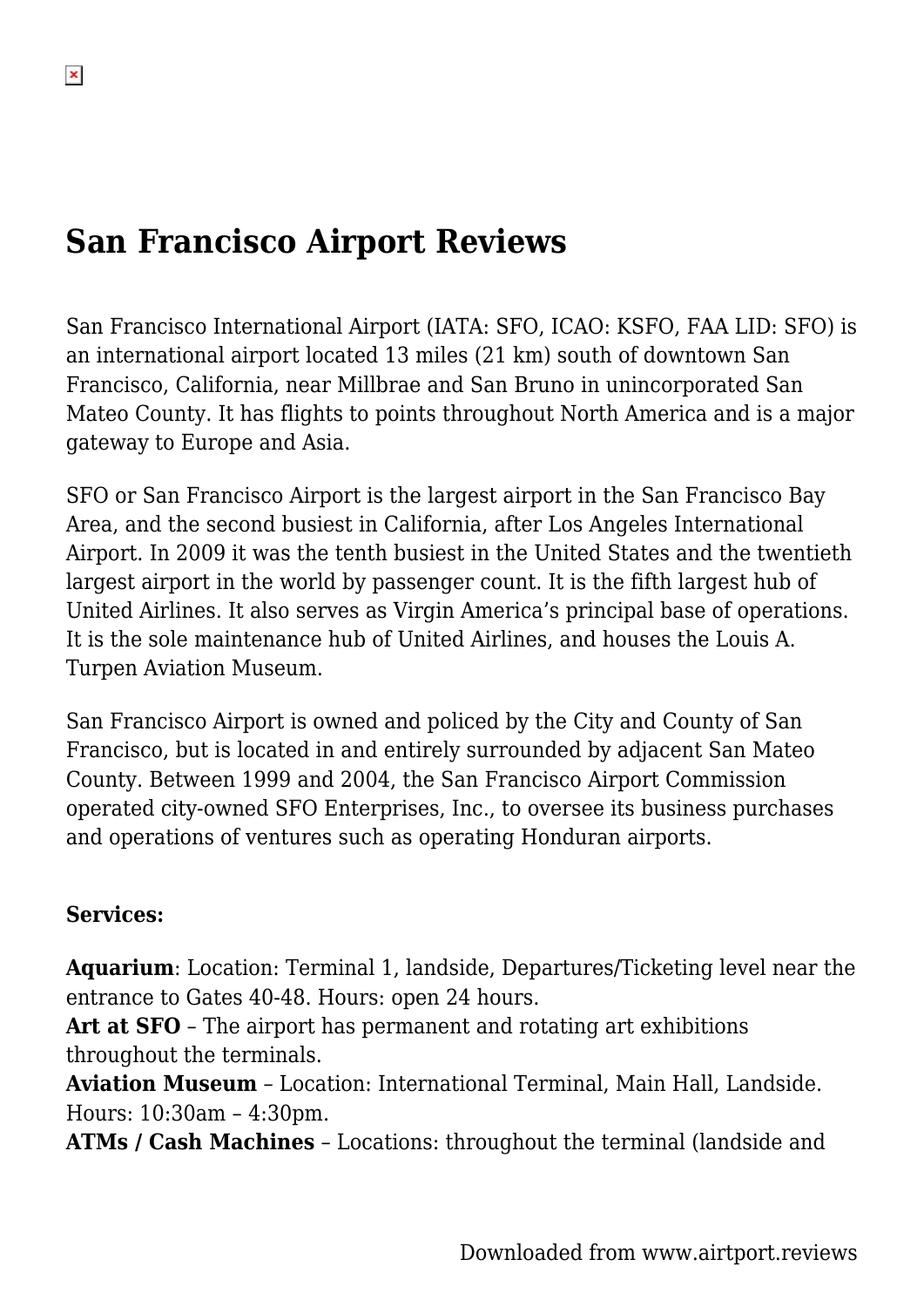airside)

**Car Rentals** – Alamo • Avis • Budget • Dollar • Enterprise • Fox • Hertz • National • Thrifty. Location: Rental Car Center, take the AirTrain (blue line). Hours: open 24 hours.

**Charging Stations:** Rapidly charges your iPods, cell and smart phones. Fee: yes

Terminal 1, Boarding Area B near Gate 23

Terminal 3, Boarding Area E near Gate 61

Terminal 3, Boarding Area F near Gate 87

**Children's Play Area** – You can keep your small children entertained at the SFO Kid's Spot, an interactive exploration area featuring weather related exhibits from the Exploratorium of San Francisco, as well as a crawling apparatus. Locations: Terminal 2 (Boarding Area D near Gates 54A and 58B, post-security ) • Terminal 3 (Airside, Boarding area F near Gate 87A).

**Currency Exchange** – Travelex America has several currency exchange offices throughout the International Terminal and one office in Terminal 3 (Boarding Area F, near Gate 71, Airside).

**Food / Restaurants** – At the time of this update there were no 24-hour food or beverage concessions.

**Hydration Stations** – SFO has water bottle refills available at these airside locations: International Terminal (Boarding Area A, near Gate A1) • Terminal 2 (Boarding Area D, near Gates 51 and 58) • Terminal 3 (Boarding Area F, near the entrance to Gates 80-90).

**Information Desk** – Locations: throughout the terminals.

**Luggage Storage / Lockers** – Available at the Airport Travel Agency. Rates vary according to size. Location:

International Terminal – landside, Main Hall. Hours: 7:00am – 11:00pm **Movie and Portable Entertainment rentals** – InMotion Entertainment offers electronics, accessories, movie and game rentals for your trip or extended stay at the airport. There are 3 locations:

International Terminal – landside, Main Hall. Hours: 8:00am – 12:00am Terminal 3 – airside, Boarding area F near Gate 71. Hours: 6:00am – 8:00pm Terminal 3 – airside, Boarding area F at entrance to Gates 80-90 Located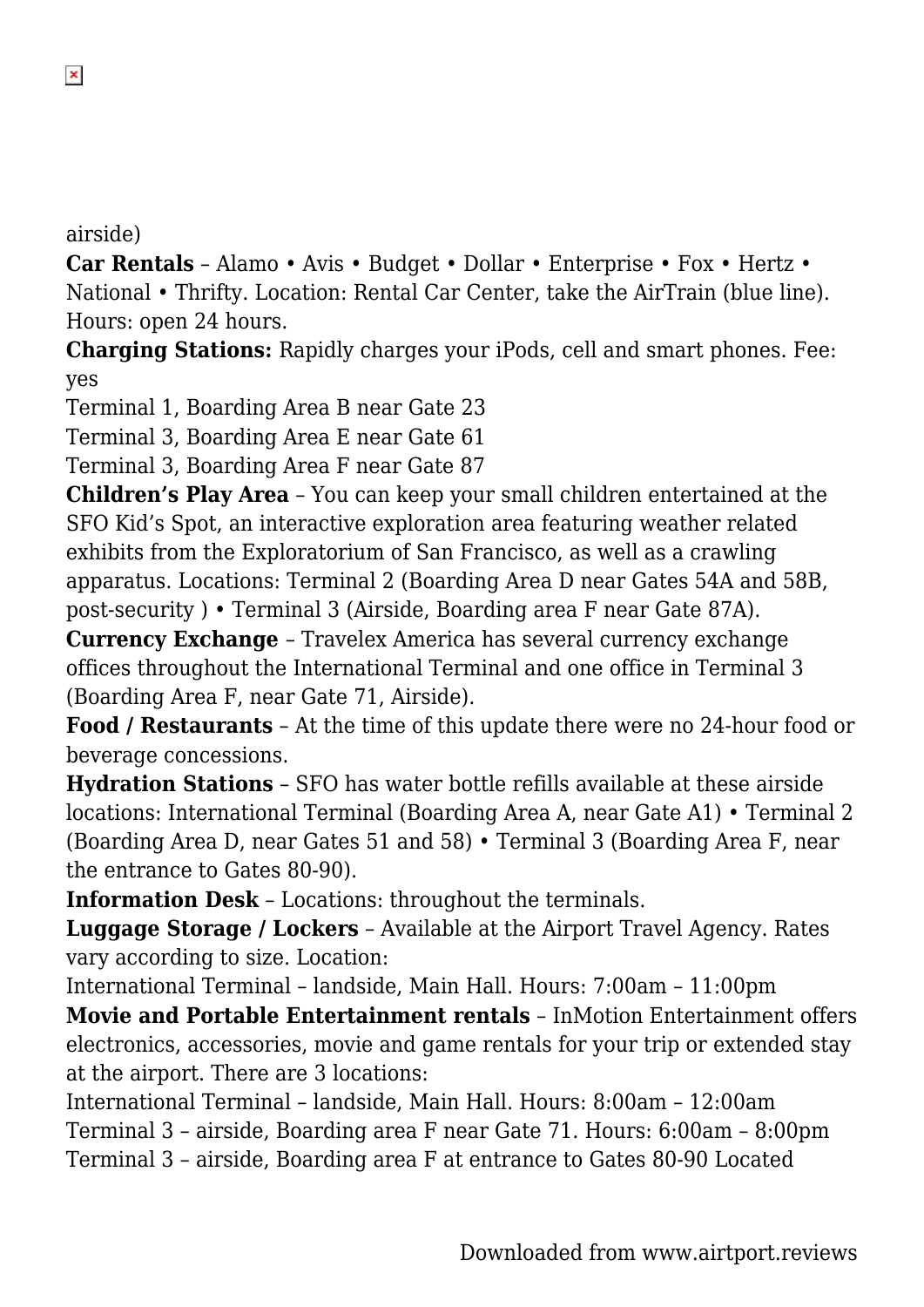airside Concourse C. Hours: 6am-11pm

 $\pmb{\times}$ 

**Museum** – There are 40 exhibitions showcasing cultural, art , historical and scientific topics. Location: Landside and Airside. Hours: open 24 hours.

**Reading Room** – The Christian Science Reading Room offers a quiet room to read, meditate and relax. Location: Terminal 1, near the entrance to Gates 40-48, Landside. Hours: 8am – 10pm.

**Reflection Room** – The Berman Reflection Room offers a "quiet self-reflection and meditation". Location: International Terminal, Main Hall, Landside. Hours: 7am – 11pm.

**Self Guided Tours** – There are three self-guided tours available at SFO. Children who complete the route can receive a prize from the Information Deck upon completion (Hours: 8am – 8pm). Check out the routes: Terminal 1 • Terminal 2 • Terminal 3

**Showers** – Location: Freshen' Up International Terminal – landside, level G, Main Hall. Hours: 7:00am – 11:00pm. Fee: \$15 for the Deluxe Shower (30 minute shower + 15 minute massage chair with towel, soap, shampoo, lotion, shower shoes, and a hairdryer if required) / \$ 8 for the Standard Shower (20 minute shower with soap and towel provided).

**Spa** – XpresSpa offers spa services including massages, manicures, pedicures, facials and waxing. Two locations:

International Terminal – airside, Boarding Area G near Gate 100. Hours: 7:00am – 11:00pm

Terminal 3 – airside, Boarding Area F near Gate 68. Hours: 8:00am – 11:00pm **Yoga Room** – In January 2012, the airport opened the first of its kind Yoga Room. Mats are available. Location: Terminal 2, airside, adjacent to the Recompose Area.

**Internet –** Free WiFi is available at the San Francisco Airport. Connect to the "sfo free wifi" network.

**Airport opening hours:** Open 24 hours

**Website:**